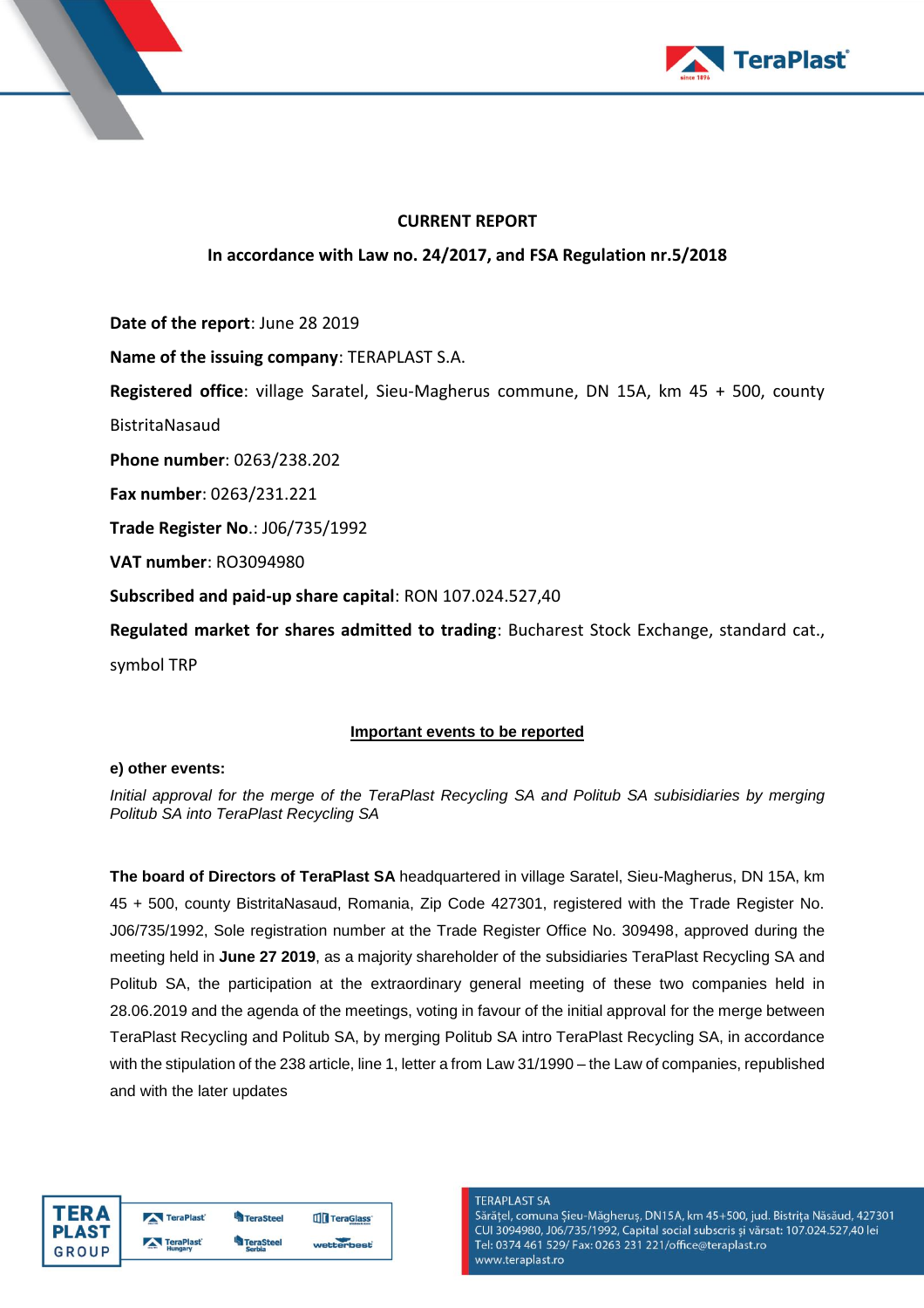

Politub, part of TeraPlast Group ever since its founding in 1994, will be merged into TeraPlast Recycling – the Groupțs rigid PVC recycler.

In operational terms, the merge will set the premises of savings in management costs for the two companies and will supervene the managerial and administrative parallel structures, which will result in management efficiency.

After the merge, Politub SA will be dissolved without enetering into liquidation, will be deleted from the Trade Register Office, while TeraPlast Recycling will continue to exist in its legal form.

In 2017, TeraPlast reached 99,99% stake in Politub – the polyethylene tubing producer. Following the acquisition, Politub's activity was incorporated in TeraPlast SA, becoming its polyethylene segment. Therefore, between 2018 and 2019, the company didn't have any activity.

TeraPlast Recycling coordinates the recycling activities in the Group, after taking over the Recycling business line from TeraPlast SA in April 2019. With an annual processing capacity of 12.000 tonnes, the company is the largest rigid PVC recycler in Romania and in top 10 rigid PVC recyclers in Europe.

The Board of Directors of each company involved in the merge was trusted to draw up, in accordance with the law, the merging project, including determining the reference date of the balance sheets used for the merging project. The merging project will be registered at the Trade Register Office in Bistrita Nasaud and published on the companies' webpages involved in the merge, respectively [www.trprecycling.ro](http://www.trprecycling.ro/) and [www.politub.ro](http://www.politub.ro/) in the *The merge between TeraPlast Recycling and Politub SA* section.

### **Chairman of the Board of Directors**

**Mr. Dorel Goia**



#### **TERAPLAST SA**

Sărățel, comuna Șieu-Măgheruș, DN15A, km 45+500, jud. Bistrița Năsăud, 427301 CUI 3094980, J06/735/1992, Capital social subscris și vărsat: 107.024.527,40 lei Tel: 0374 461 529/ Fax: 0263 231 221/office@teraplast.ro www.teraplast.ro